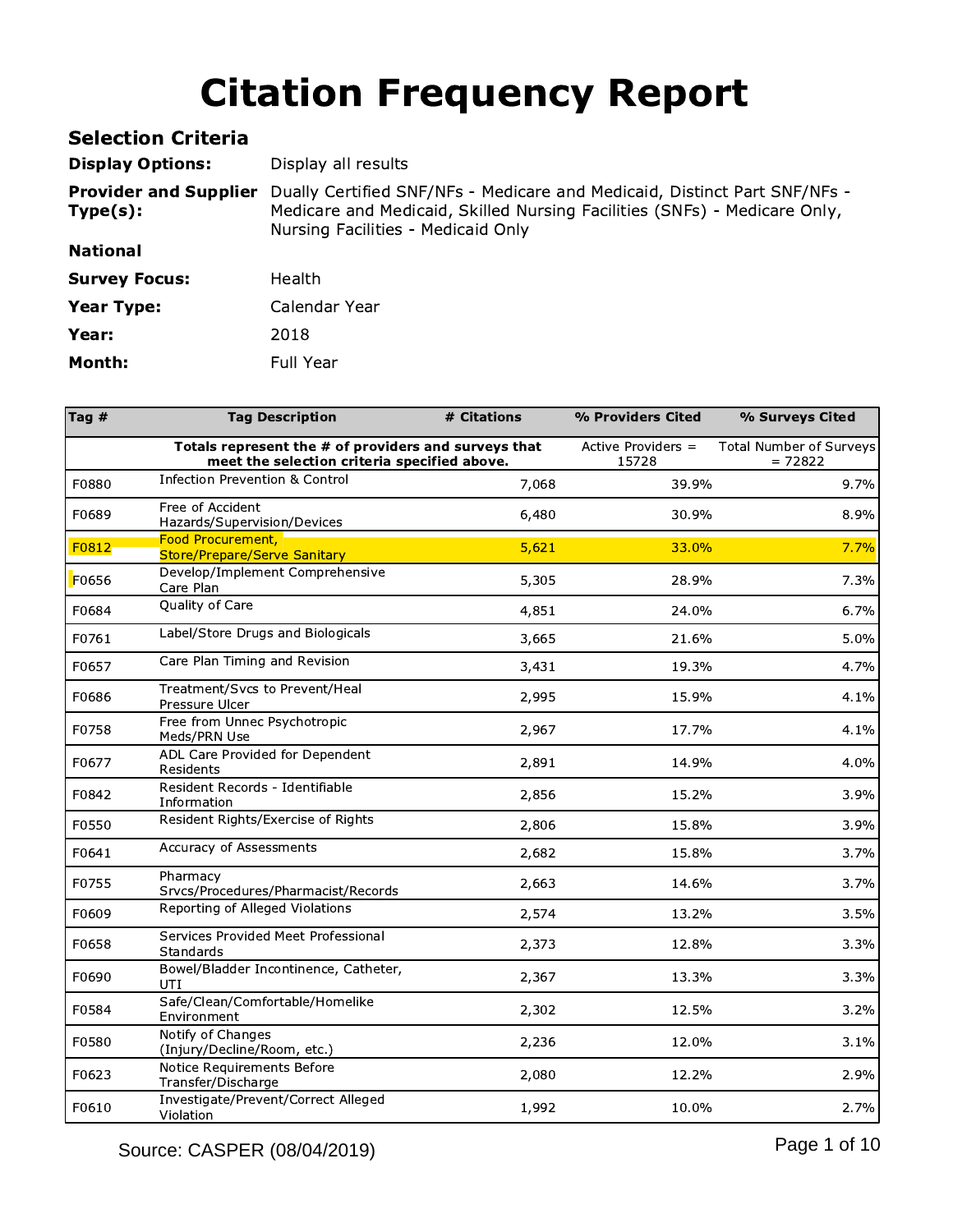| F0695 | Respiratory/Tracheostomy Care and<br>Suctioning       | 1,805 | 10.6% | 2.5% |
|-------|-------------------------------------------------------|-------|-------|------|
| F0600 | Free from Abuse and Neglect                           | 1,780 | 9.0%  | 2.4% |
| F0607 | Develop/Implement Abuse/Neglect<br>Policies           | 1,657 | 8.7%  | 2.3% |
| F0692 | Nutrition/Hydration Status<br>Maintenance             | 1,568 | 9.0%  | 2.2% |
| F0578 | Request/Refuse/Dscntnue<br>Trmnt; Formite Adv Dir     | 1,545 | 9.3%  | 2.1% |
| F0757 | Drug Regimen is Free from<br><b>Unnecessary Drugs</b> | 1,532 | 9.0%  | 2.1% |
| F0759 | Free of Medication Error Rts 5 Prcnt or<br>More       | 1,510 | 8.9%  | 2.1% |
| F0655 | Baseline Care Plan                                    | 1,498 | 8.9%  | 2.1% |
| F0688 | Increase/Prevent Decrease in<br>ROM/Mobility          | 1,390 | 8.3%  | 1.9% |
| F0558 | Reasonable Accommodations<br>Needs/Preferences        | 1,385 | 7.8%  | 1.9% |
| F0756 | Drug Regimen Review, Report<br>Irregular, Act On      | 1,359 | 8.1%  | 1.9% |
| F0625 | Notice of Bed Hold Policy Before/Upon<br>Trnsfr       | 1,271 | 7.6%  | 1.7% |
| F0921 | Safe/Functional/Sanitary/Comfortable<br>Environ       | 1,257 | 7.1%  | 1.7% |
| F0725 | Sufficient Nursing Staff                              | 1,252 | 6.0%  | 1.7% |
| F0760 | Residents are Free of Significant Med<br>Errors       | 1,156 | 6.4%  | 1.6% |
| F0697 | Pain Management                                       | 1,154 | 6.6%  | 1.6% |
| F0804 | Nutritive Value/Appear,<br>Palatable/Prefer Temp      | 1,102 | 6.2%  | 1.5% |
| F0583 | Personal Privacy/Confidentiality of<br>Records        | 1,012 | 5.9%  | 1.4% |
| F0679 | Activities Meet Interest/Needs Each<br>Resident       | 994   | 6.0%  | 1.4% |
| F0698 | Dialysis                                              | 962   | 5.8%  | 1.3% |
| F0582 | Medicaid/Medicare Coverage/Liability<br>Notice        | 868   | 5.3%  | 1.2% |
| F0693 | Tube Feeding Mgmt/Restore Eating<br><b>Skills</b>     | 837   | 5.0%  | 1.1% |
| F0726 | Competent Nursing Staff                               | 816   | 4.6%  | 1.1% |
| F0585 | Grievances                                            | 786   | 4.4%  | 1.1% |
| F0561 | Self-Determination                                    | 747   | 4.3%  | 1.0% |
| F0636 | Comprehensive Assessments & Timing                    | 740   | 4.3%  | 1.0% |
| F0803 | Menus Meet Resident Nds/Prep in<br>Adv/Followed       | 739   | 4.4%  | 1.0% |
| F0881 | Antibiotic Stewardship Program                        | 711   | 4.4%  | 1.0% |
| F0604 | Right to be Free from Physical<br>Restraints          | 652   | 3.9%  | 0.9% |
| F0676 | Activities Daily Living (ADLs)/Mntn<br>Abilities      | 645   | 3.8%  | 0.9% |
| F0867 | QAPI/QAA Improvement Activities                       | 626   | 3.5%  | 0.9% |
| F0732 | Posted Nurse Staffing Information                     | 604   | 3.6%  | 0.8% |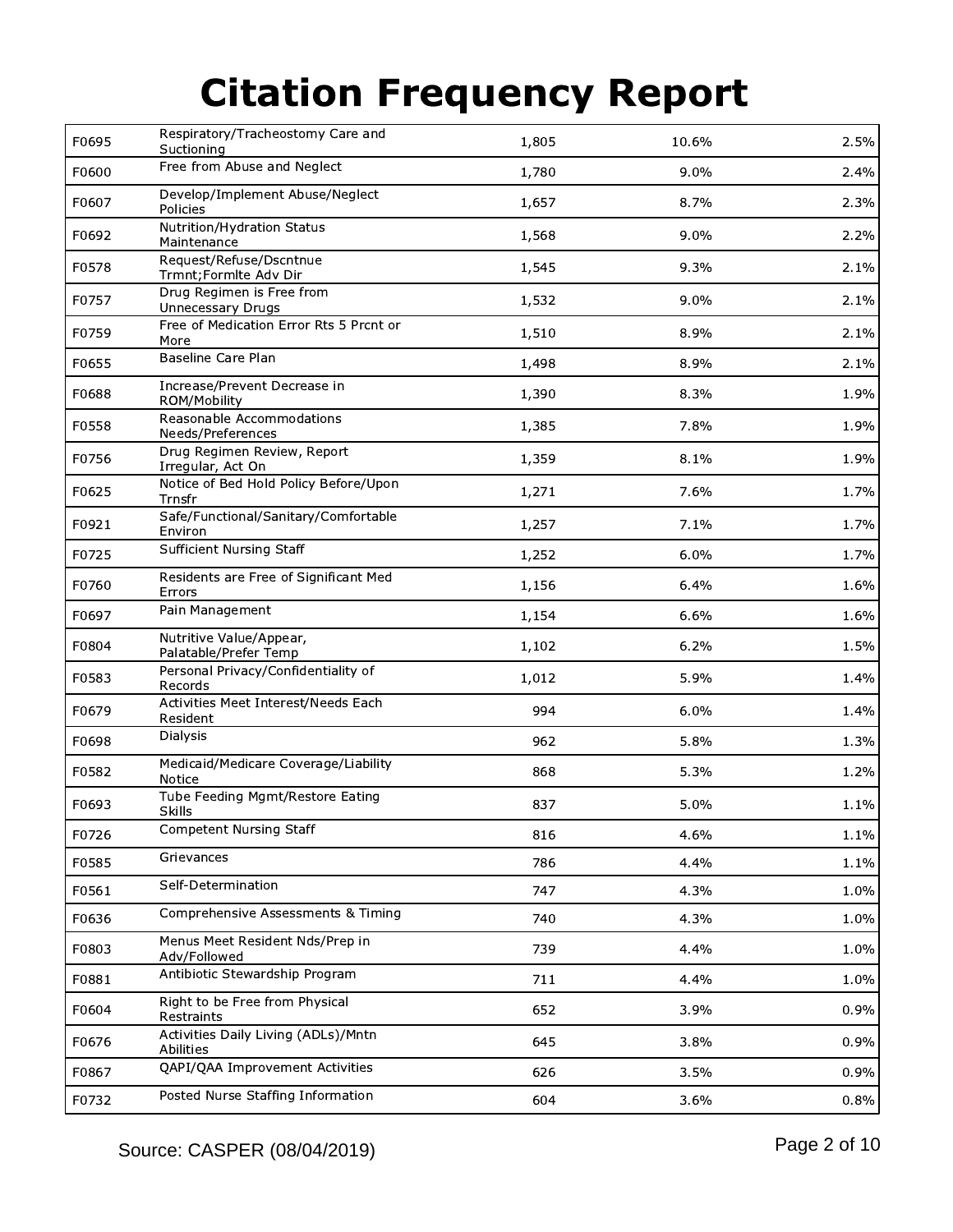| F0908 | Essential Equipment, Safe Operating<br>Condition | 601 | 3.6% | 0.8% |
|-------|--------------------------------------------------|-----|------|------|
| F0883 | Influenza and Pneumococcal<br>Immunizations      | 579 | 3.5% | 0.8% |
| F0700 | <b>Bedrails</b>                                  | 567 | 3.4% | 0.8% |
| F0645 | PASARR Screening for MD & ID                     | 558 | 3.3% | 0.8% |
| F0644 | Coordination of PASARR and<br>Assessments        | 532 | 3.1% | 0.7% |
| F0925 | Maintains Effective Pest Control<br>Program      | 529 | 3.0% | 0.7% |
| F0661 | Discharge Summary                                | 515 | 3.0% | 0.7% |
| F0637 | Comprehensive Assessment After<br>Signifcant Chg | 495 | 3.1% | 0.7% |
| F0554 | Resident Self-Admin Meds-Clinically<br>Approp    | 480 | 2.9% | 0.7% |
| F0622 | Transfer and Discharge Requirements              | 462 | 2.6% | 0.6% |
| F0640 | Encoding/Transmitting Resident<br>Assessments    | 459 | 2.8% | 0.6% |
| F0791 | Routine/Emergency Dental Srvcs in<br><b>NFs</b>  | 453 | 2.8% | 0.6% |
| F0565 | Resident/Family Group and Response               | 450 | 2.7% | 0.6% |
| F0912 | Bedrooms Measure at Least 80 Sq<br>Ft/Resident   | 446 | 2.7% | 0.6% |
| F0730 | Nurse Aide Peform Review-12 hr/yr<br>In-Service  | 445 | 2.6% | 0.6% |
| F0835 | Administration                                   | 425 | 2.4% | 0.6% |
| F0745 | Provision of Medically Related Social<br>Service | 409 | 2.4% | 0.6% |
| F0814 | Dispose Garbage and Refuse Properly              | 387 | 2.3% | 0.5% |
| F0577 | Right to Survey Results/Advocate<br>Agency Info  | 383 | 2.4% | 0.5% |
| F0838 | Facility Assessment                              | 380 | 2.3% | 0.5% |
| F0659 | Qualified Persons                                | 370 | 2.1% | 0.5% |
| F0660 | Discharge Planning Process                       | 369 | 2.1% | 0.5% |
| F0744 | Treatment/Service for Dementia                   | 364 | 2.1% | 0.5% |
| F0557 | Respect, Dignity/Right to have Prsnl<br>Property | 362 | 2.1% | 0.5% |
| F0685 | Treatment/Devices to Maintain<br>Hearing/Vision  | 351 | 2.2% | 0.5% |
| F0602 | Free from<br>Misappropriation/Exploitation       | 348 | 2.0% | 0.5% |
| F0770 | Laboratory Services                              | 345 | 2.1% | 0.5% |
| F0849 | <b>Hospice Services</b>                          | 344 | 2.1% | 0.5% |
| F0552 | Right to be Informed/Make Treatment<br>Decisions | 327 | 1.9% | 0.4% |
| F0806 | Resident Allergies, Preferences,<br>Substitutes  | 323 | 1.9% | 0.4% |
| F0919 | Resident Call System                             | 322 | 1.9% | 0.4% |
| F0805 | Food in Form to Meet Individual Needs            | 295 | 1.8% | 0.4% |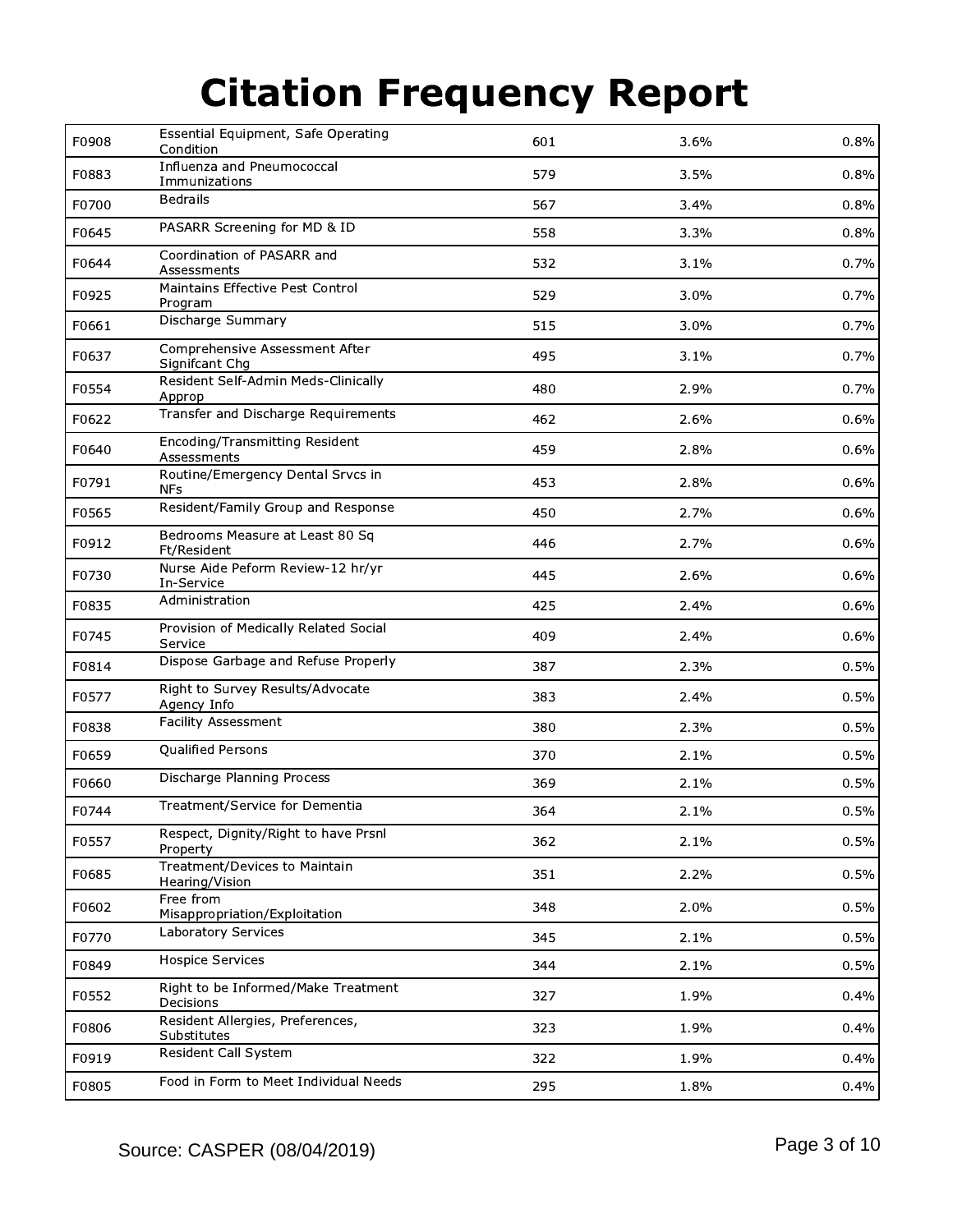| F0638 | Qrtly Assessment at Least Every 3<br>Months      | 291 | 1.8% | 0.4% |
|-------|--------------------------------------------------|-----|------|------|
| F0727 | RN 8 Hrs/7 days/Wk, Full Time DON                | 288 | 1.7% | 0.4% |
| F0740 | <b>Behavioral Health Services</b>                | 270 | 1.6% | 0.4% |
| F0809 | Frequency of Meals/Snacks at Bedtime             | 260 | 1.6% | 0.4% |
| F0773 | Lab Srvcs Physician Order/Notify of<br>Results   | 255 | 1.6% | 0.4% |
| F0801 | Qualified Dietary Staff                          | 247 | 1.5% | 0.3% |
| F0865 | QAPI Prgm/Plan, Disclosure/Good<br>Faith Attmpt  | 242 | 1.4% | 0.3% |
| F0800 | Provided Diet Meets Needs of Each<br>Resident    | 235 | 1.4% | 0.3% |
| F0675 | Quality of Life                                  | 233 | 1.4% | 0.3% |
| F0868 | <b>QAA Committee</b>                             | 225 | 1.3% | 0.3% |
| F0694 | Parenteral/IV Fluids                             | 221 | 1.4% | 0.3% |
| F0576 | Right to Forms of Communication w/<br>Privacy    | 220 | 1.3% | 0.3% |
| F0947 | Required In-Service Training for Nurse<br>Aides  | 219 | 1.3% | 0.3% |
| F0678 | Cardio-Pulmonary Resuscitation (CPR)             | 212 | 1.3% | 0.3% |
| F0711 | Physician Visits - Review<br>Care/Notes/Order    | 209 | 1.3% | 0.3% |
| F0802 | Sufficient Dietary Support Personnel             | 209 | 1.2% | 0.3% |
| F0567 | Protection/Management of Personal<br>Funds       | 205 | 1.3% | 0.3% |
| F0568 | Accounting and Records of Personal<br>Funds      | 202 | 1.2% | 0.3% |
| F0808 | Therapeutic Diet Prescribed by<br>Physician      | 201 | 1.2% | 0.3% |
| F0790 | Routine/Emergency Dental Srvcs in<br><b>SNFs</b> | 193 | 1.1% | 0.3% |
| F0712 | Physician<br>Visits-Frequency/Timeliness/Alt NPP | 189 | 1.1% | 0.3% |
| F0553 | Right to Participate in Planning Care            | 171 | 1.0% | 0.2% |
| F0606 | Not Employ/Engage Staff w/ Adverse<br>Actions    | 169 | 1.0% | 0.2% |
| F0687 | Foot Care                                        | 167 | 1.0% | 0.2% |
| F0624 | Preparation for Safe/Orderly<br>Transfer/Dschrg  | 162 | 1.0% | 0.2% |
| F0825 | Provide/Obtain Specialized Rehab<br>Services     | 154 | 0.9% | 0.2% |
| F0909 | Resident Bed                                     | 152 | 0.9% | 0.2% |
| F0608 | Reporting of Reasonable Suspicion of a<br>Crime  | 142 | 0.8% | 0.2% |
| F0569 | Notice and Conveyance of Personal<br>Funds       | 137 | 0.8% | 0.2% |
| F0742 | Treatment/Srvcs Mental/Psychoscial<br>Concerns   | 136 | 0.8% | 0.2% |
| F0813 | Personal Food Policy                             | 134 | 0.8% | 0.2% |
| F0810 | Assistive Devices - Eating<br>Equipment/Utensils | 131 | 0.8% | 0.2% |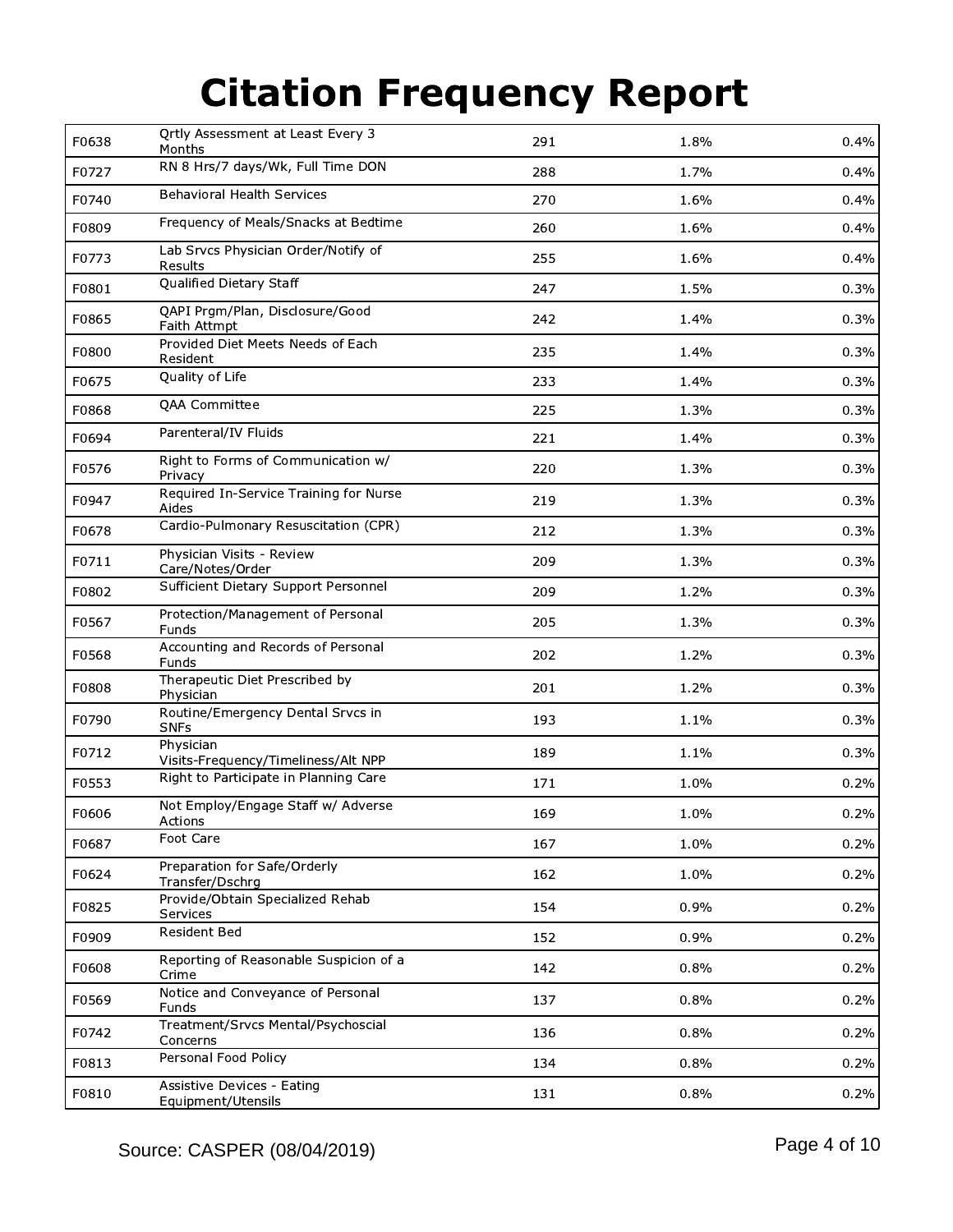| F0574 | Required Notices and Contact<br>Information             | 127 | 0.8% | 0.2% |
|-------|---------------------------------------------------------|-----|------|------|
| F0943 | Abuse, Neglect, and Exploitation<br>Training            | 124 | 0.7% | 0.2% |
| F0626 | Permitting Residents to Return to<br>Facility           | 121 | 0.7% | 0.2% |
| F0710 | Resident's Care Supervised by a<br>Physician            | 121 | 0.7% | 0.2% |
| F0559 | Choose/Be Notified of<br>Room/Roommate Change           | 111 | 0.7% | 0.2% |
| F0741 | Sufficient/Competent Staff-Behav<br><b>Health Needs</b> | 99  | 0.6% | 0.1% |
| E0035 | LTC and ICF/IID Sharing Plan with<br>Patients           | 91  | 0.6% | 0.1% |
| F0551 | Rights Exercised by Representative                      | 91  | 0.5% | 0.1% |
| F0573 | Right to Access/Purchase Copies of<br>Records           | 90  | 0.5% | 0.1% |
| F0807 | Drinks Avail to Meet<br>Needs/Prefs/Hydration           | 89  | 0.5% | 0.1% |
| E0039 | EP Testing Requirements                                 | 85  | 0.5% | 0.1% |
| E0026 | Roles Under a Waiver Declared by<br>Secretary           | 84  | 0.5% | 0.1% |
| F0837 | Governing Body                                          | 79  | 0.4% | 0.1% |
| F0923 | Ventilation                                             | 74  | 0.4% | 0.1% |
| F0836 | License/Comply w/ Fed/State/Locl<br>Law/Prof Std        | 70  | 0.4% | 0.1% |
| F0691 | Colostomy, Urostomy, or Ileostomy<br>Care               | 69  | 0.4% | 0.1% |
| F0635 | Admission Physician Orders for<br>Immediate Care        | 68  | 0.4% | 0.1% |
| E0024 | Policies/Procedures-Volunteers and<br>Staffing          | 66  | 0.4% | 0.1% |
| E0001 | Establishment of the Emergency<br>Program (EP)          | 65  | 0.4% | 0.1% |
| F0575 | <b>Required Postings</b>                                | 64  | 0.4% | 0.1% |
| F0620 | <b>Admissions Policy</b>                                | 62  | 0.4% | 0.1% |
| F0323 | FREE OF ACCIDENT<br>HAZARDS/SUPERVISION/DEVICES         | 62  | 0.4% | 0.1% |
| F0729 | Nurse Aide Registry Verification,<br>Retraining         | 62  | 0.4% | 0.1% |
| F0572 | Notice of Rights and Rules                              | 61  | 0.4% | 0.1% |
| F0642 | Coordination/Certification of<br>Assessment             | 58  | 0.4% | 0.1% |
| E0037 | EP Training Program                                     | 58  | 0.4% | 0.1% |
| F0646 | MD/ID Significant Change Notification                   | 55  | 0.3% | 0.1% |
| F0680 | Qualifications of Activity Professional                 | 55  | 0.3% | 0.1% |
| F0911 | Bedroom Number of Residents                             | 54  | 0.3% | 0.1% |
| F0914 | Bedrooms Assure Full Visual Privacy                     | 54  | 0.3% | 0.1% |
| E0018 | Procedures for Tracking of Staff and<br>Patients        | 54  | 0.3% | 0.1% |
| F0840 | Use of Outside Resources                                | 54  | 0.3% | 0.1% |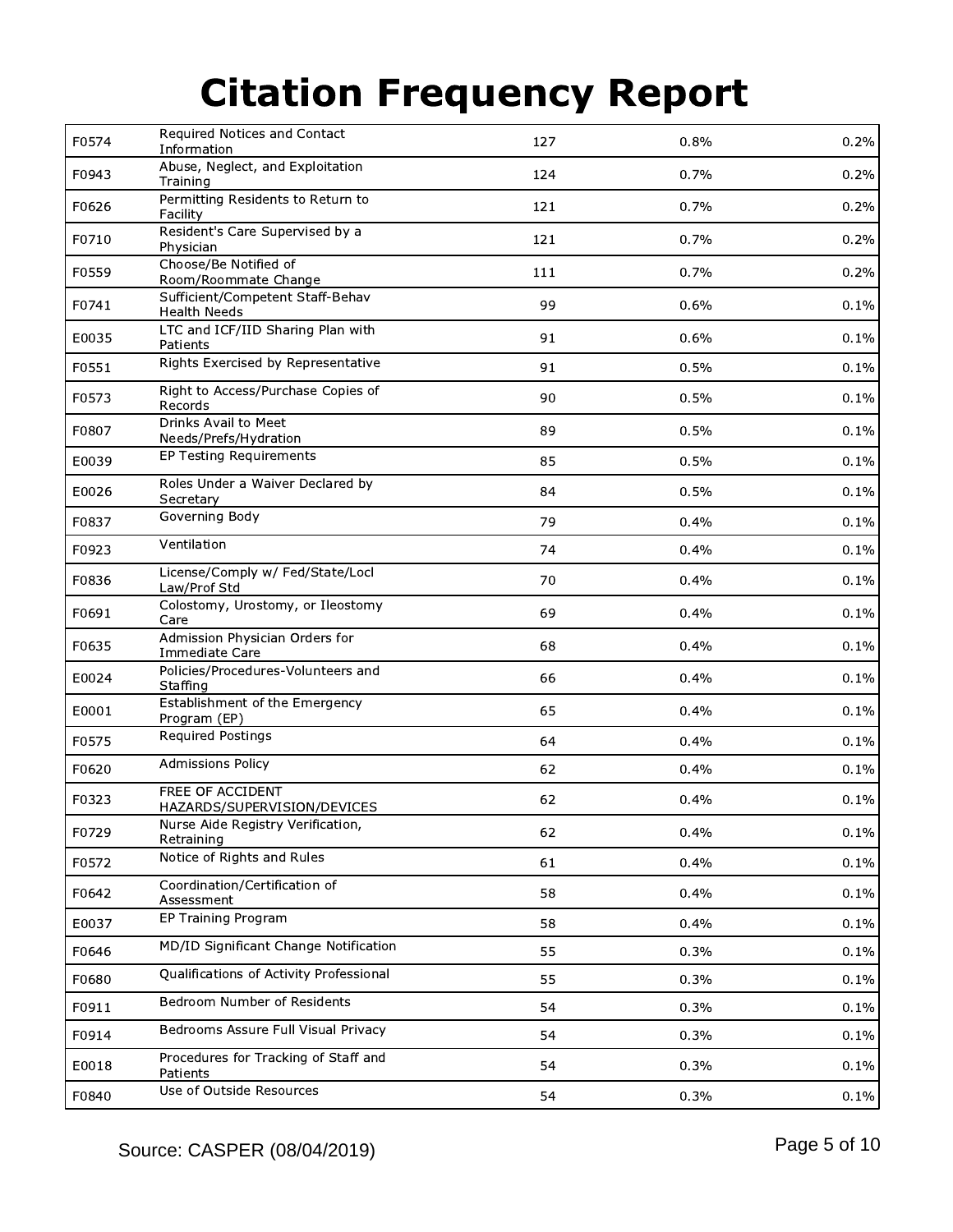| F0920 | Requirements for Dining and Activity<br>Rooms       | 53 | 0.3% | 0.1%    |
|-------|-----------------------------------------------------|----|------|---------|
| F0926 | <b>Smoking Policies</b>                             | 50 | 0.3% | 0.1%    |
| F0570 | Surety Bond-Security of Personal<br>Funds           | 49 | 0.3% | 0.1%    |
| F0841 | Responsibilities of Medical Director                | 48 | 0.3% | 0.1%    |
| E0015 | Subsistence Needs for Staff and<br>Patients         | 46 | 0.3% | 0.1%    |
| E0030 | Names and Contact Information                       | 44 | 0.3% | 0.1%    |
| E0007 | EP Program Patient Population                       | 43 | 0.3% | 0.1%    |
| E0036 | EP Training and Testing                             | 42 | 0.3% | 0.1%    |
| F0924 | Corridors have Firmly Secured<br>Handrails          | 41 | 0.2% | 0.1%    |
| E0031 | <b>Emergency Officials Contact</b><br>Information   | 41 | 0.2% | 0.1%    |
| F0728 | Facility Hiring and Use of Nurse Aide               | 41 | 0.2% | 0.1%    |
| F0777 | Radiology/Diag Srvcs Ordered/Notify<br>Results      | 41 | 0.3% | 0.1%    |
| F0772 | Lab Services Not Provided On-Site                   | 39 | 0.2% | 0.1%    |
| F0850 | Qualifications of Social Worker >120<br><b>Beds</b> | 39 | 0.2% | 0.1%    |
| F0839 | <b>Staff Qualifications</b>                         | 38 | 0.2% | 0.1%    |
| E0032 | Primary/Alternate Means for<br>Communication        | 37 | 0.2% | 0.1%    |
| F0776 | Radiology/Other Diagnostic Services                 | 37 | 0.2% | 0.1%    |
| F0603 | Free from Involuntary Seclusion                     | 35 | 0.2% | 0.0%    |
| E0041 | Hospital CAH and LTC Emergency<br>Power             | 35 | 0.2% | $0.0\%$ |
| F0775 | Lab Reports in Record - Lab<br>Name/Address         | 35 | 0.2% | 0.0%    |
| E0023 | Policies/Procedures for Medical<br>Documentation    | 33 | 0.2% | $0.0\%$ |
| E0033 | Methods for Sharing Information                     | 32 | 0.2% | 0.0%    |
| F0309 | PROVIDE CARE/SERVICES FOR<br>HIGHEST WELL BEING     | 31 | 0.2% | 0.0%    |
| E0029 | Development of Communication Plan                   | 30 | 0.2% | 0.0%    |
| E0006 | Plan Based on All Hazards Risk<br>Assessment        | 30 | 0.2% | 0.0%    |
| E0020 | Policies for Evac. and Primary/Alt.<br>Comm.        | 30 | 0.2% | 0.0%    |
| E0004 | Develop EP Plan, Review and Update<br>Annually      | 29 | 0.2% | $0.0\%$ |
| E0009 | Local, State, Tribal Collaboration<br>Process       | 29 | 0.2% | 0.0%    |
| F0917 | Resident Room Bed/Furniture/Closet                  | 28 | 0.2% | 0.0%    |
| E0013 | Development of EP Policies and<br>Procedures        | 27 | 0.2% | $0.0\%$ |
| E0034 | Information on Occupancy/Needs                      | 24 | 0.1% | 0.0%    |
| E0022 | Policies/Procedures for Sheltering in<br>Place      | 24 | 0.1% | 0.0%    |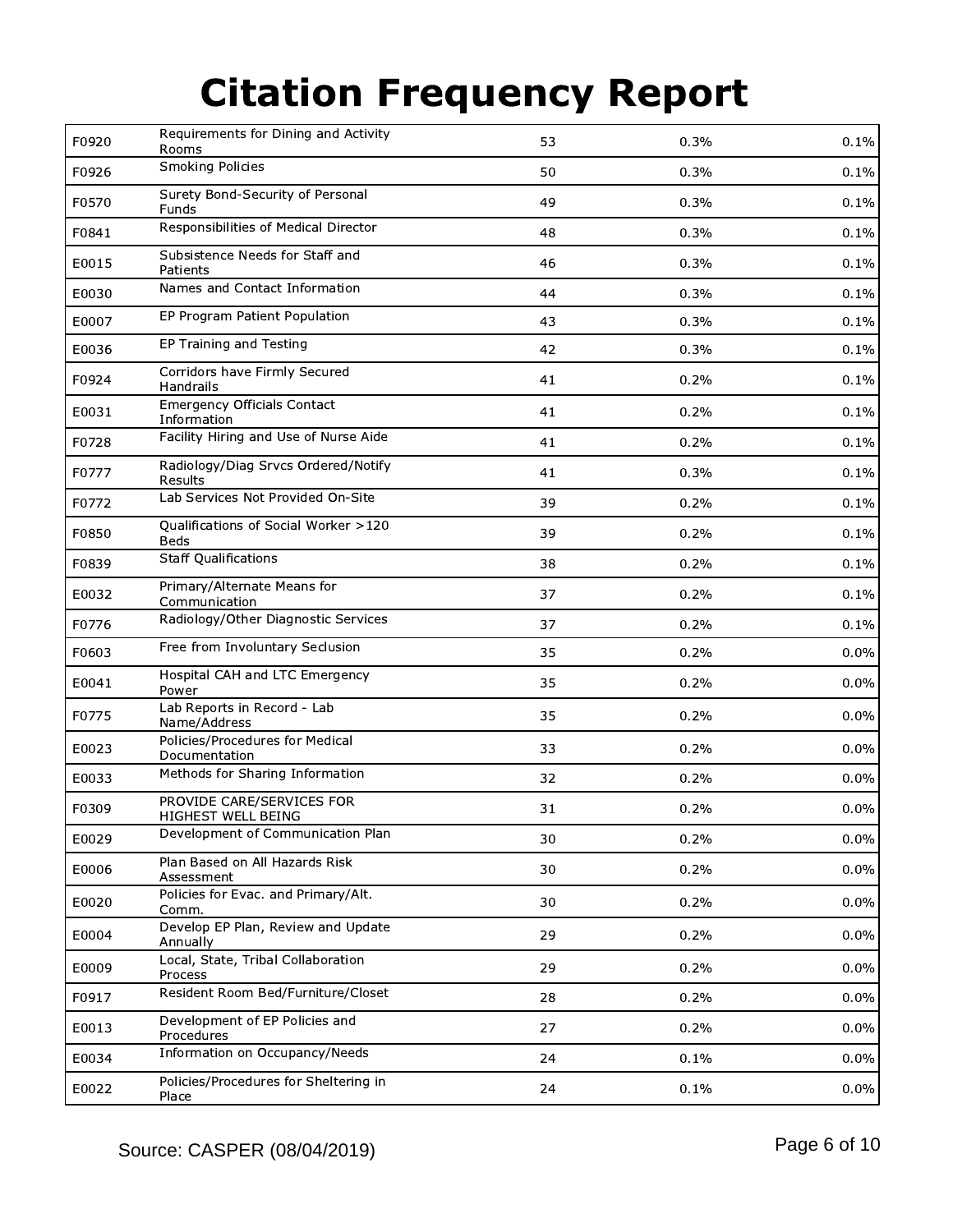| E0025 | Arrangement with Other Facilities                             | 23     | 0.1% | 0.0%    |
|-------|---------------------------------------------------------------|--------|------|---------|
| F0226 | DEVELOP/IMPLMENT ABUSE/NEGLECT,<br><b>ETC POLICIES</b>        | 23     | 0.1% | 0.0%    |
| F0571 | Limitations on Charges to Personal<br>Funds                   | 23     | 0.1% | 0.0%    |
| F0555 | Right to Choose/Be Informed Attendg<br>Physician              | 23     | 0.1% | 0.0%    |
| F0563 | Right to Receive/Deny Visitors                                | 23     | 0.1% | 0.0%    |
| F0605 | Right to be Free from Chemical<br>Restraints                  | 23     | 0.1% | 0.0%    |
| F0241 | DIGNITY AND RESPECT OF<br>INDIVIDUALITY                       | 20     | 0.1% | 0.0%    |
| F0157 | NOTIFY OF CHANGES<br>(INJURY/DECLINE/ROOM, ETC)               | 18     | 0.1% | 0.0%    |
| F0713 | Physician for Emergency Care<br>Available 24 hrs              | 18     | 0.1% | 0.0%    |
| F0843 | Transfer Agreement                                            | 18     | 0.1% | 0.0%    |
| F0223 | FREE FROM ABUSE/INVOLUNTARY<br>SECLUSION                      | 16     | 0.1% | 0.0%    |
| F0811 | Feeding<br>Asst/Training/Supervision/Resident                 | 16     | 0.1% | 0.0%    |
| F0826 | Rehab Services Physician<br>Order/Qualified Pers              | 16     | 0.1% | 0.0%    |
| F0922 | Procedures to Ensure Water<br>Availability                    | 15     | 0.1% | 0.0%    |
| F0514 | <b>RES</b><br>RECORDS-COMPLETE/ACCURATE/ACC<br><b>ESSIBLE</b> | 15     | 0.1% | $0.0\%$ |
| F0425 | PHARMACEUTICAL SVC - ACCURATE<br>PROCEDURES, RPH              | 14     | 0.1% | $0.0\%$ |
| F0225 | INVESTIGATE/REPORT<br>ALLEGATIONS/INDIVIDUALS                 | 13     | 0.1% | 0.0%    |
| F0279 | DEVELOP COMPREHENSIVE CARE<br><b>PLANS</b>                    | 12     | 0.1% | 0.0%    |
| F0441 | <b>INFECTION CONTROL, PREVENT</b><br>SPREAD, LINENS           | 11     | 0.1% | 0.0%    |
| F0696 | Prostheses                                                    | 11     | 0.1% | 0.0%    |
| F0910 | Resident Room                                                 | 11     | 0.1% | 0.0%    |
| F0282 | SERVICES BY QUALIFIED<br>PERSONS/PER CARE PLAN                | $10\,$ | 0.1% | 0.0%    |
| F0281 | SERVICES PROVIDED MEET<br>PROFESSIONAL STANDARDS              | 10     | 0.1% | 0.0%    |
| F0314 | TREATMENT/SVCS TO PREVENT/HEAL<br>PRESSURE SORES              | 10     | 0.1% | 0.0%    |
| F0948 | Training for Feeding Assistants                               | 10     | 0.1% | 0.0%    |
| F0639 | Maintain 15 Months Resident<br>Assessments                    | 9      | 0.1% | 0.0%    |
| F0851 | Payroll Based Journal                                         | 9      | 0.1% | 0.0%    |
| F0844 | Disclosure of Ownership Requirements                          | 8      | 0.1% | 0.0%    |
| F0846 | Facility Closure                                              | 8      | 0.1% | 0.0%    |
| F0560 | Right to Refuse Certain Transfers                             | 8      | 0.1% | 0.0%    |
| F0779 | X-Ray Diagnostic Report in Record<br>Sign/Dated               | 8      | 0.1% | 0.0%    |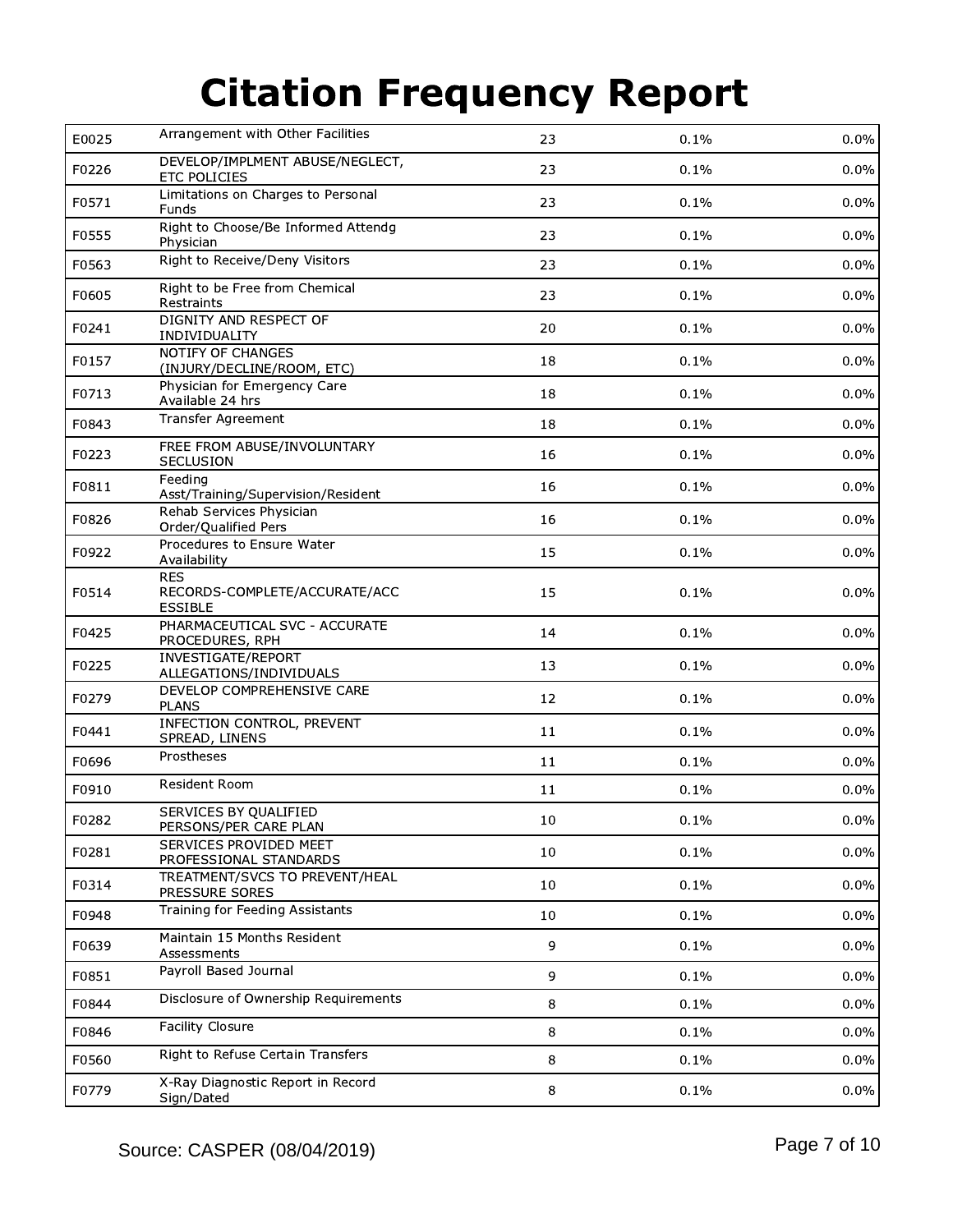| F0329 | DRUG REGIMEN IS FREE FROM<br>UNNECESSARY DRUGS                    | $\overline{7}$ | 0.0%    | 0.0%    |
|-------|-------------------------------------------------------------------|----------------|---------|---------|
| F0205 | NOTICE OF BED-HOLD POLICY<br><b>BEFORE/UPON TRANSFR</b>           | $\overline{7}$ | 0.0%    | 0.0%    |
| F0224 | <b>PROHIBIT</b><br>MISTREATMENT/NEGLECT/MISAPPROP<br><b>RIATN</b> | $\overline{7}$ | 0.0%    | 0.0%    |
| F0579 | Posting/Notice of Medicare/Medicaid<br>on Admit                   | $\overline{7}$ | 0.0%    | 0.0%    |
| F0246 | REASONABLE ACCOMMODATION OF<br>NEEDS/PREFERENCES                  | $\overline{7}$ | 0.0%    | 0.0%    |
| F0333 | RESIDENTS FREE OF SIGNIFICANT<br>MED ERRORS                       | $\overline{7}$ | 0.0%    | 0.0%    |
| F0431 | DRUG RECORDS, LABEL/STORE<br>DRUGS & BIOLOGICALS                  | 6              | $0.0\%$ | 0.0%    |
| F0353 | SUFFICIENT 24-HR NURSING STAFF<br>PER CARE PLANS                  | 6              | 0.0%    | 0.0%    |
| F0312 | ADL CARE PROVIDED FOR<br>DEPENDENT RESIDENTS                      | 5              | 0.0%    | 0.0%    |
| F0564 | Inform Visitation Rghts/Equal<br>Visitation Prvl                  | 5              | 0.0%    | 0.0%    |
| E0042 | Integrated EP Program                                             | 5              | $0.0\%$ | 0.0%    |
| F0325 | MAINTAIN NUTRITION STATUS<br>UNLESS UNAVOIDABLE                   | 5              | 0.0%    | 0.0%    |
| F0203 | NOTICE REQUIREMENTS BEFORE<br>TRANSFER/DISCHARGE                  | 5              | 0.0%    | 0.0%    |
| F0743 | No Behavior Difficulties Unless<br>Unavoidable                    | 5              | $0.0\%$ | 0.0%    |
| F0731 | Waiver-Licensed Nurses 24 hr/day &<br>RN Cvrg                     | 5              | 0.0%    | 0.0%    |
| F0918 | Bedrooms Equipped/Near<br>Lavatory/Toilet                         | $\overline{4}$ | 0.0%    | 0.0%    |
| F0621 | Equal Practices Regardless of Payment<br>Source                   | $\overline{4}$ | 0.0%    | 0.0%    |
| F0250 | PROVISION OF MEDICALLY RELATED<br>SOCIAL SERVICE                  | $\overline{4}$ | 0.0%    | 0.0%    |
| F0586 | Resident Council with External Entities                           | $\overline{4}$ | 0.0%    | 0.0%    |
| F0916 | Resident Room Floor Above Grade                                   | $\overline{4}$ | 0.0%    | 0.0%    |
| F0907 | Space and Equipment                                               | 4              | 0.0%    | 0.0%    |
| F0278 | ASSESSMENT<br>ACCURACY/COORDINATION/CERTIFIE<br>D                 | 3              | 0.0%    | 0.0%    |
| F0774 | Assist w/ Transport Arrangements to<br>Lab Srvcs                  | 3              | 0.0%    | 0.0%    |
| F0428 | DRUG REGIMEN REVIEW, REPORT<br>IRREGULAR, ACT ON                  | 3              | 0.0%    | 0.0%    |
| F0540 | Definitions                                                       | 3              | 0.0%    | 0.0%    |
| F0456 | ESSENTIAL EQUIPMENT, SAFE<br>OPERATING CONDITION                  | 3              | 0.0%    | 0.0%    |
| F0371 | FOOD PROCURE,<br>STORE/PREPARE/SERVE - SANITARY                   | $\mathbf{3}$   | 0.0%    | 0.0%    |
| F0164 | PERSONAL<br>PRIVACY/CONFIDENTIALITY OF<br><b>RECORDS</b>          | 3              | 0.0%    | $0.0\%$ |
| F0206 | POLICY TO PERMIT READMISSION<br>BEYOND BED-HOLD                   | 3              | 0.0%    | $0.0\%$ |
| F0204 | PREPARATION FOR SAFE/ORDERLY<br>TRANSFER/DISCHRG                  | 3              | 0.0%    | 0.0%    |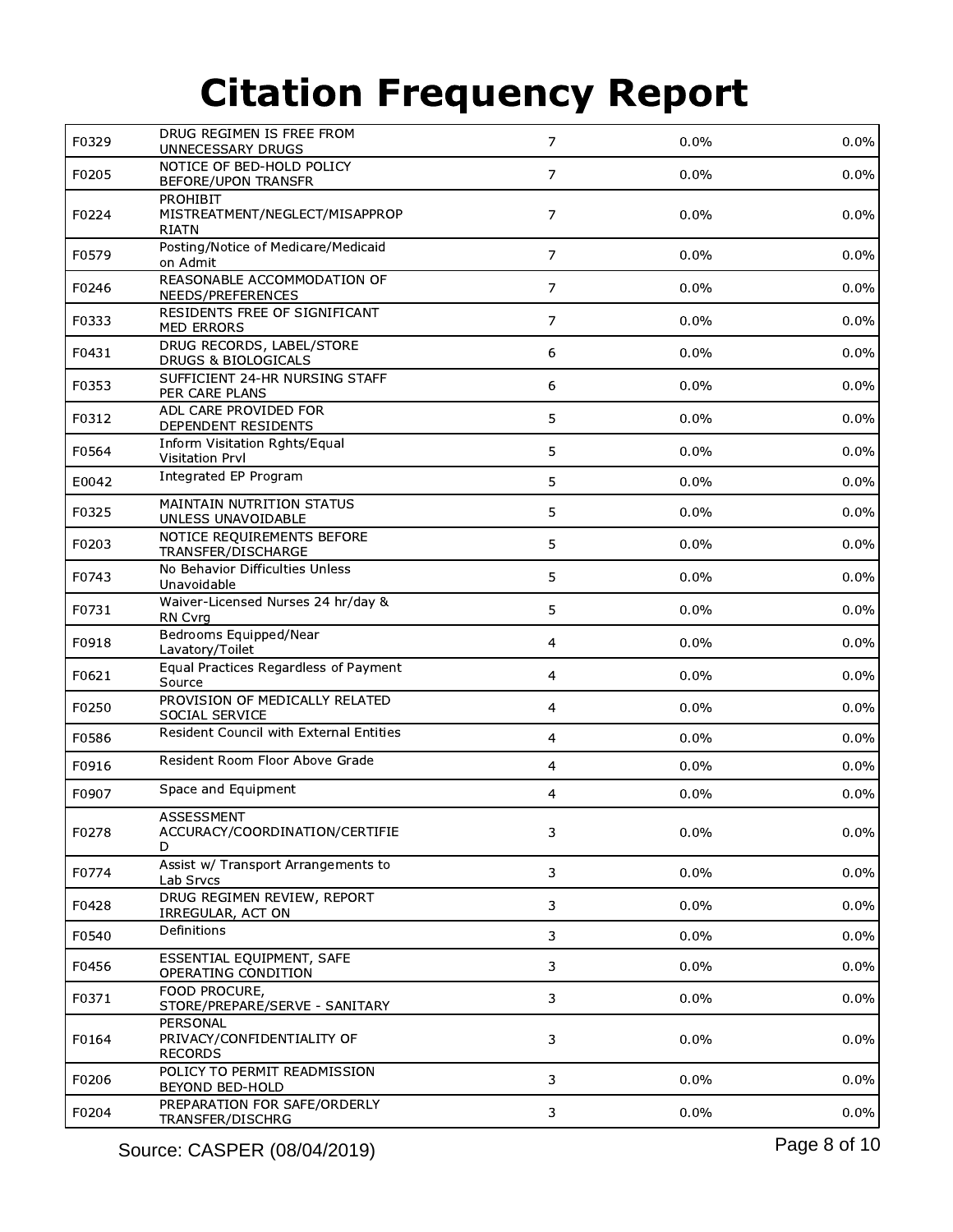| F0714 | Physician Delegation of Tasks to NPP                             | 3              | 0.0%    | 0.0%    |
|-------|------------------------------------------------------------------|----------------|---------|---------|
| F0501 | RESPONSIBILITIES OF MEDICAL<br><b>DIRECTOR</b>                   | 3              | 0.0%    | 0.0%    |
| F0155 | RIGHT TO REFUSE; FORMULATE<br>ADVANCE DIRECTIVES                 | 3              | $0.0\%$ | 0.0%    |
| F0778 | Assist w/ Transport Arrangements to<br>Radiology                 | $\overline{2}$ | 0.0%    | 0.0%    |
| F0202 | DOCUMENTATION FOR<br>TRANSFER/DISCHARGE OF RES                   | $\overline{2}$ | 0.0%    | 0.0%    |
| F0490 | <b>EFFECTIVE</b><br>ADMINISTRATION/RESIDENT<br><b>WELL-BEING</b> | $\overline{2}$ | 0.0%    | $0.0\%$ |
| F0845 | Facility Closure - Administrator                                 | $\overline{2}$ | 0.0%    | 0.0%    |
| F0493 | <b>GOVERNING BODY-FACILITY</b><br>POLICIES/APPOINT ADMN          | $\overline{2}$ | 0.0%    | 0.0%    |
| F0469 | MAINTAINS EFFECTIVE PEST<br>CONTROL PROGRAM                      | $\overline{2}$ | 0.0%    | 0.0%    |
| F0315 | NO CATHETER, PREVENT UTI,<br><b>RESTORE BLADDER</b>              | $\overline{2}$ | 0.0%    | 0.0%    |
| F0497 | NURSE AIDE PERFORM REVIEW-12<br>HR/YR INSERVICE                  | $\overline{2}$ | 0.0%    | 0.0%    |
| F0516 | RELEASE RES INFO, SAFEGUARD<br><b>CLINICAL RECORDS</b>           | $\overline{2}$ | 0.0%    | 0.0%    |
| F0221 | RIGHT TO BE FREE FROM PHYSICAL<br><b>RESTRAINTS</b>              | $\overline{2}$ | 0.0%    | $0.0\%$ |
| F0915 | Resident Room Window                                             | $\overline{2}$ | 0.0%    | 0.0%    |
| F0465 | SAFE/FUNCTIONAL/SANITARY/COMFO<br>RTABLE ENVIRON                 | $\overline{2}$ | 0.0%    | 0.0%    |
| F0328 | TREATMENT/CARE FOR SPECIAL<br><b>NEEDS</b>                       | $\overline{2}$ | 0.0%    | 0.0%    |
| F0248 | ACTIVITIES MEET INTERESTS/NEEDS<br>OF EACH RES                   | $\mathbf{1}$   | 0.0%    | 0.0%    |
| F0502 | ADMINISTRATION                                                   | $\mathbf{1}$   | 0.0%    | 0.0%    |
| F0913 | Bedrooms have Direct Access to Exit<br>Corridor                  | 1              | 0.0%    | $0.0\%$ |
| F0272 | COMPREHENSIVE ASSESSMENTS                                        | $\mathbf{1}$   | 0.0%    | 0.0%    |
| F0499 | EMPLOY QUALIFIED FT/PT/CONSULT<br>PROFESSIONALS                  | 1              | 0.0%    | 0.0%    |
| F0906 | <b>Emergency Power</b>                                           | 1              | $0.0\%$ | 0.0%    |
| F0387 | FREQUENCY & TIMELINESS OF<br>PHYSICIAN VISIT                     | 1              | 0.0%    | 0.0%    |
| F0253 | HOUSEKEEPING & MAINTENANCE<br><b>SERVICES</b>                    | $\mathbf{1}$   | 0.0%    | 0.0%    |
| F0154 | INFORMED OF HEALTH STATUS,<br>CARE, & TREATMENTS                 | 1              | 0.0%    | 0.0%    |
| F0562 | Immediate Access to Resident                                     | $\mathbf 1$    | 0.0%    | 0.0%    |
| F0162 | LIMITATION ON CHARGES TO<br>PERSONAL FUNDS                       | $\mathbf{1}$   | 0.0%    | 0.0%    |
| F0322 | NG TREATMENT/SERVICES - RESTORE<br>EATING SKILLS                 | $\mathbf{1}$   | 0.0%    | 0.0%    |
| F0156 | NOTICE OF RIGHTS, RULES,<br>SERVICES, CHARGES                    | $\mathbf{1}$   | 0.0%    | 0.0%    |
| F0498 | NURSE AIDE DEMONSTRATE<br>COMPETENCY/CARE NEEDS                  | 1              | 0.0%    | 0.0%    |
| F0386 | PHYSICIAN VISITS - REVIEW<br>CARE/NOTES/ORDERS                   | $\mathbf{1}$   | 0.0%    | 0.0%    |